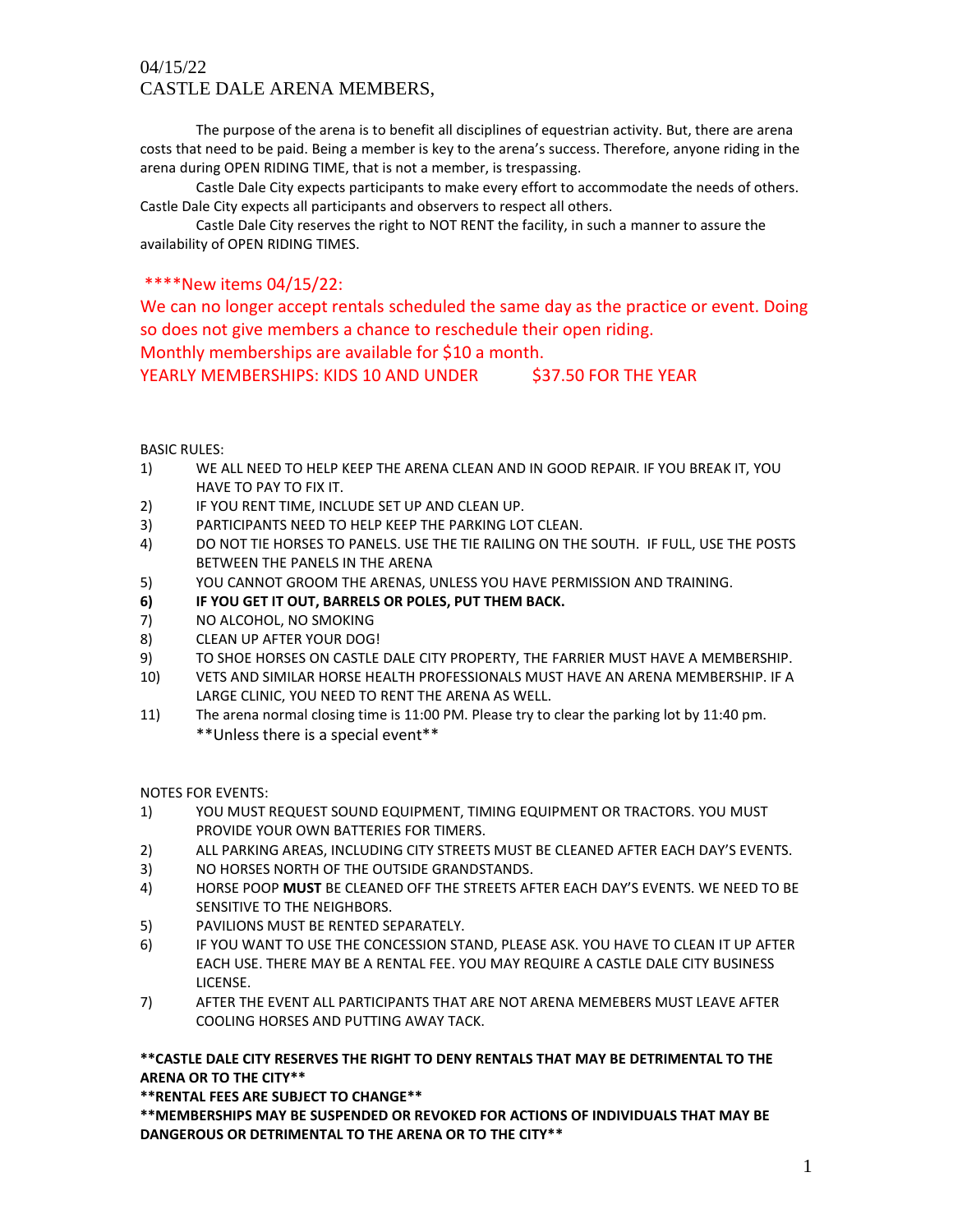#### **DEFINITIONS OF TERMS, SUBJECT TO CHANGES:**

#### **OPEN RIDING TIME:**

Available to all members. No non-members allowed without authorization. Please respect others. Fees: FREE TO MEMBERS

### **PRACTICE BLOCK TIME:**

For an individual to rent the indoor arena, you must have a membership. If you rent the building, you must be there to supervise. If you break it, you pay to fix it. For example, barrel racing practices, team roping practices, general riding, calf roping practices. If you bring cows into the building, you must rent. Renting BLOCK TIME for practices does not give you exclusive rights to the arena. Other members may use the arena, as long as they respect the BLOCK TIME RENTER. If you want exclusive use of the arena, you must purchase EVENT TIME. The intent of BLOCK TIME PRACTICES is not to exclude members from open riding. To practice rough stock, you must schedule event block time. It is not practical to groom the arena for PRACTICE activities that require deep rips.

#### **Fees:**

\$20 PER HOUR, 2 HOUR MINIMUM \$120 PER DAY CLEANING DEPOSITS MAY BE REQUIRED.

#### **EVENT BLOCK TIME:**

For an individual to rent the indoor arena, you must have a membership. If you rent the building, you must be there to supervise. If you break it, you pay to fix it. For example: jackpot roping, competitive barrel races, rough stock practice or exclusive training sessions.

#### **For competitive events that charge an entry fee, there will be an arena fee of \$1 per rider. Juniors do not pay arena fees.**

Non-members are allowed to participate, IF INVITED BY RENTER. Members are allowed to participate, IF INVITED BY RENTER. EVENT BLOCK TIME is for formal events and practices. Not all dates and times will be available.

To practice rough stock, you must schedule event block time.

**Fees:**

\$30 PER HOUR, 2 HOUR MINIMUM \$180 PER DAY CLEANING DEPOSITS MAY BE REQUIRED.

#### **INDOOR TICKETED EVENTS:**

FOR EXAMPLE: RODEOS, CONCERTS \$400.00 A DAY